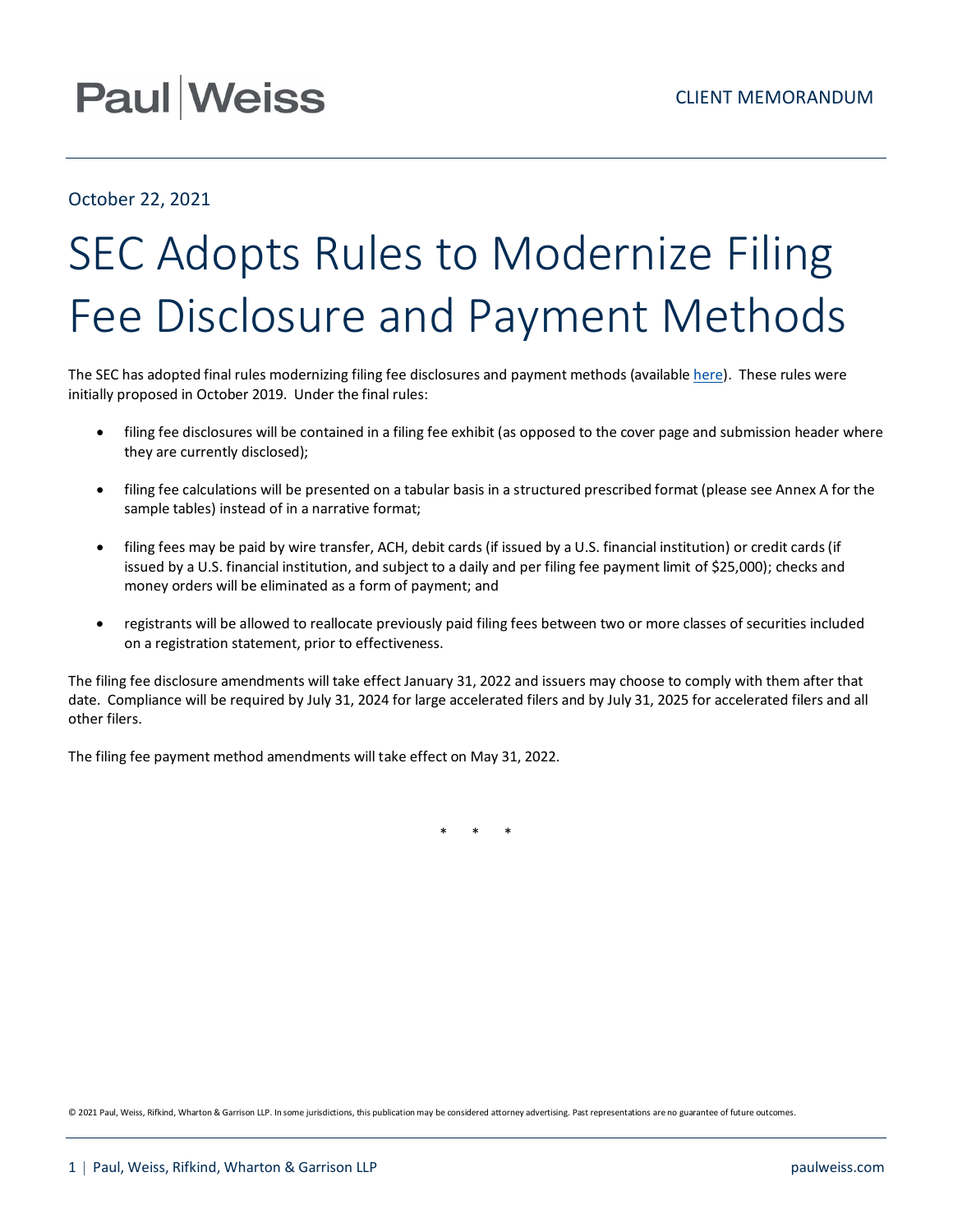This memorandum is not intended to provide legal advice, and no legal or business decision should be based on its content. Questions concerning issues addressed in this memorandum should be directed to:

**Christopher J. Cummings** +1-212-373-3434 [ccummings@paulweiss.com](mailto:ccummings@paulweiss.com)

**John C. Kennedy** +1-212-373-3025 [jkennedy@paulweiss.com](mailto:jkennedy@paulweiss.com) **David S. Huntington** +1-212-373-3124 [dhuntington@paulweiss.com](mailto:dhuntington@paulweiss.com)

**Raphael M. Russo** +1-212-373-3309 [rrusso@paulweiss.com](mailto:rrusso@paulweiss.com) **Brian M. Janson** +1-212-373-3588 [bjanson@paulweiss.com](mailto:bjanson@paulweiss.com)

**Tracey A. Zaccone** +1-212-373-3085 [tzaccone@paulweiss.com](mailto:tzaccone@paulweiss.com)

*Practice Management Consultant Jane Danek contributed to this Client Memorandum.*